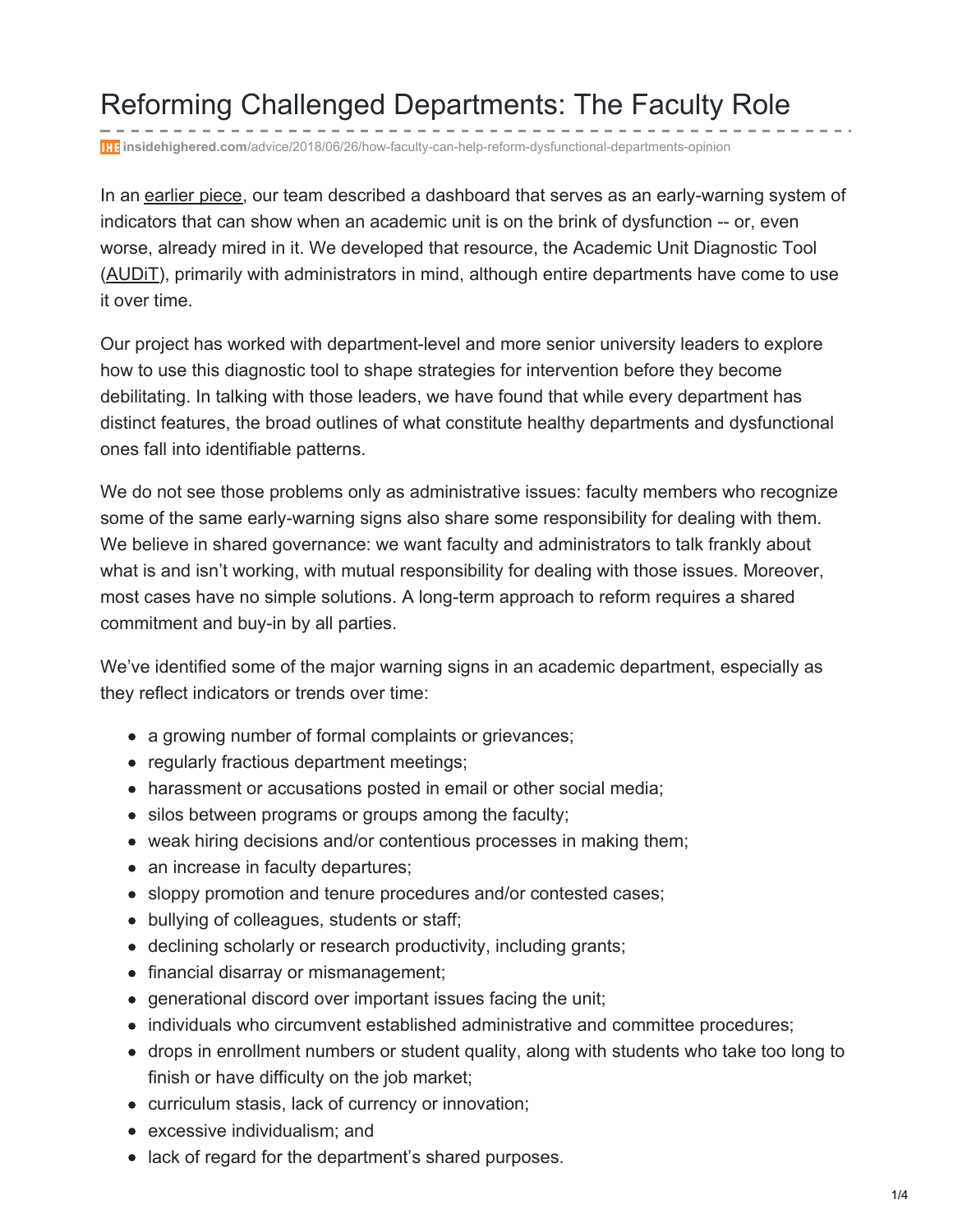Most of these and similar sources of difficulty can have both a faculty and a leadership dimension. Indeed, in our experience, faculty behaviors sometimes spur or reinforce unconstructive administrative responses -- and vice versa. Some, like managing the unit's budget, generally fall mainly within the administrative sphere; others, like scholarly productivity, fall mainly within the faculty's purview. But nearly all issues and problems have both administrative and faculty governance dimensions. Furthermore, these various unit dynamics interact in complex ways that require a systemic and holistic perspective.

Faculty members are often loath to raise such issues in public, even when "everybody knows" there is a problem. Why?

First, as we noted in our original piece, different groups sometimes view issues differently. Faculty members may see an issue as a problem of bad administration; administrators may see the very same problem as a problem of the faculty failing to take responsibility. Even within the faculty, junior and senior faculty members, or male and female faculty members, for example, might have very different takes on a problem. Indeed, in some cases they might even disagree about whether a situation *is* a problem, or if it is, why and what to do about it.

The faculty point of view is rarely homogenous. Sometimes, in fact, the faculty is highly factionalized and *can't* come together with a shared sense of what is happening in the department, good or bad -- and those divisions become their own problem, as well as an impediment to change. Administrative intervention to try to broker and bridge those differences can be essential.

Second might be a misplaced sense of collegiality. C. K. Gunsalus recounts a story in her book on [departmental](http://www.hup.harvard.edu/catalog.php?isbn=9780674023154) leadership of a unit head who wrote to the provost's office to express concern that a faculty member had threatened to kill him. When told that one option was going to the police, the letter writer said no, doing that would be too "uncollegial." Gunsalus asked how collegial it had been for his colleague to threaten to kill him. Many faculty members, especially tenured ones, are long-term members of their units and leery of alienating colleagues who might be their neighbors for decades to come. So it is easier to overlook behavior, or rationalize it away, rather than surface it for discussion.

Third, faculty members are busy with their individual projects and have many demands on their time, pursuing goals and priorities that are important for their future careers. Spending time and energy getting embroiled in departmental conflicts is not only a distraction from those other concerns; it is easy to believe that as an individual one is benefited more by doing what is mainly within your control than in engaging complex and controversial local issues that you feel little capacity to influence and change. Alternatively, the faculty members embroiled in such conflicts sometimes feel they are more contained than they really are: these things have a tendency to seep into the life and culture of the larger unit more pervasively than it is comfortable to acknowledge.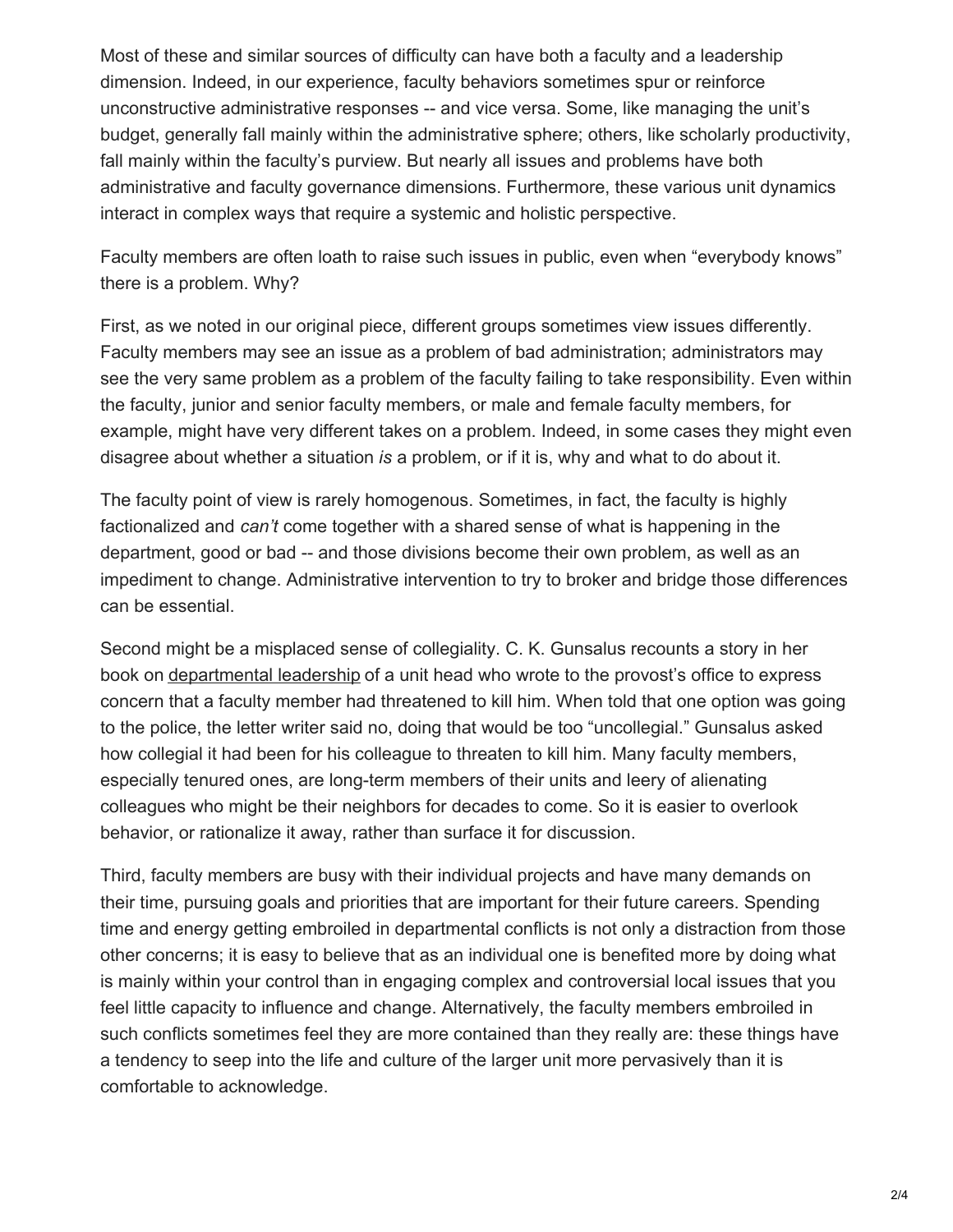Fourth, some faculty members may actively prefer to delegate such issues to leaders to worry about -- not only because they don't wish to tackle them themselves but also because their us/them view is that the faculty ought to stand together versus "those" administrative people who get paid to worry about such matters. That attitude may lead, ironically, to granting to administrators even greater powers to try to solve matters. Meanwhile, because faculty members aren't implicated in making those administrative decisions, they retain greater latitude to criticize or reject them. In more extreme forms, that binary worldview leads faculty members to reflexively take the side of their colleagues, even when they know they are in the wrong.

One wonders, for example, about the numerous cases in the press lately regarding faculty misconduct, sexual harassment and inflammatory political rhetoric. Institutional administrators face the challenge of balancing valuable norms of free speech or academic freedom with protecting the reputation of their institution as a haven for such views. Such challenges have provided some of the most contentious controversies in higher education over the past several years. But a key question in those stories is: Where are the faculty voices holding their peers accountable?

Instead what we see is a deep reluctance to speak out. Sometimes that is because of faculty members' reflexive suspicion of administrators and immediate tendency to default toward defending a faculty colleague, no matter what. Sometimes it is because of notions of union solidarity. Sometimes it is because of loyalties based on identity categories and/or shared political ideologies. Sometimes it is all of the above. As a result, we often see variations on the bystander effect: people unwilling to take a public position even in situations that they know are wrong. Administrators often do not have that luxury.

Another example of such unhealthy dynamics is dealing with faculty bullies -- one of the most unpleasant situations to resolve in academic environments. There are different kinds of bullies. The obvious is the assertive, domineering bully. The less obvious is a "victim bully," a person skilled in passive-aggressive behaviors that put others on the defensive while acting as if *they* were the aggrieved ones. In both cases, it is challenging and uncomfortable to find strategies for dealing with bullies, especially when, over time, their conduct has ruled the day. Avoidance is easier than confrontation.

The first rule is that the group, collectively and individually, must stop ignoring or rationalizing this behavior, whether that is through silence in the face of aggression or giving way as the path of least resistance in the moment. Here, too, the challenge is to avoid rewarding the behavior (while also remaining conscientious about addressing the possibly real inequities or harms that are being claimed).

Many of these faculty responses, it should be clear, may already be indicators themselves of a department having difficulties. Avoiding responsibility, burying or putting off problems so that one doesn't have to deal with them, externalizing blame, being afraid to speak out about an issue publicly that everyone acknowledges is a problem behind closed office doors -- they all suggest a faculty that can't or won't deal with difficult choices.